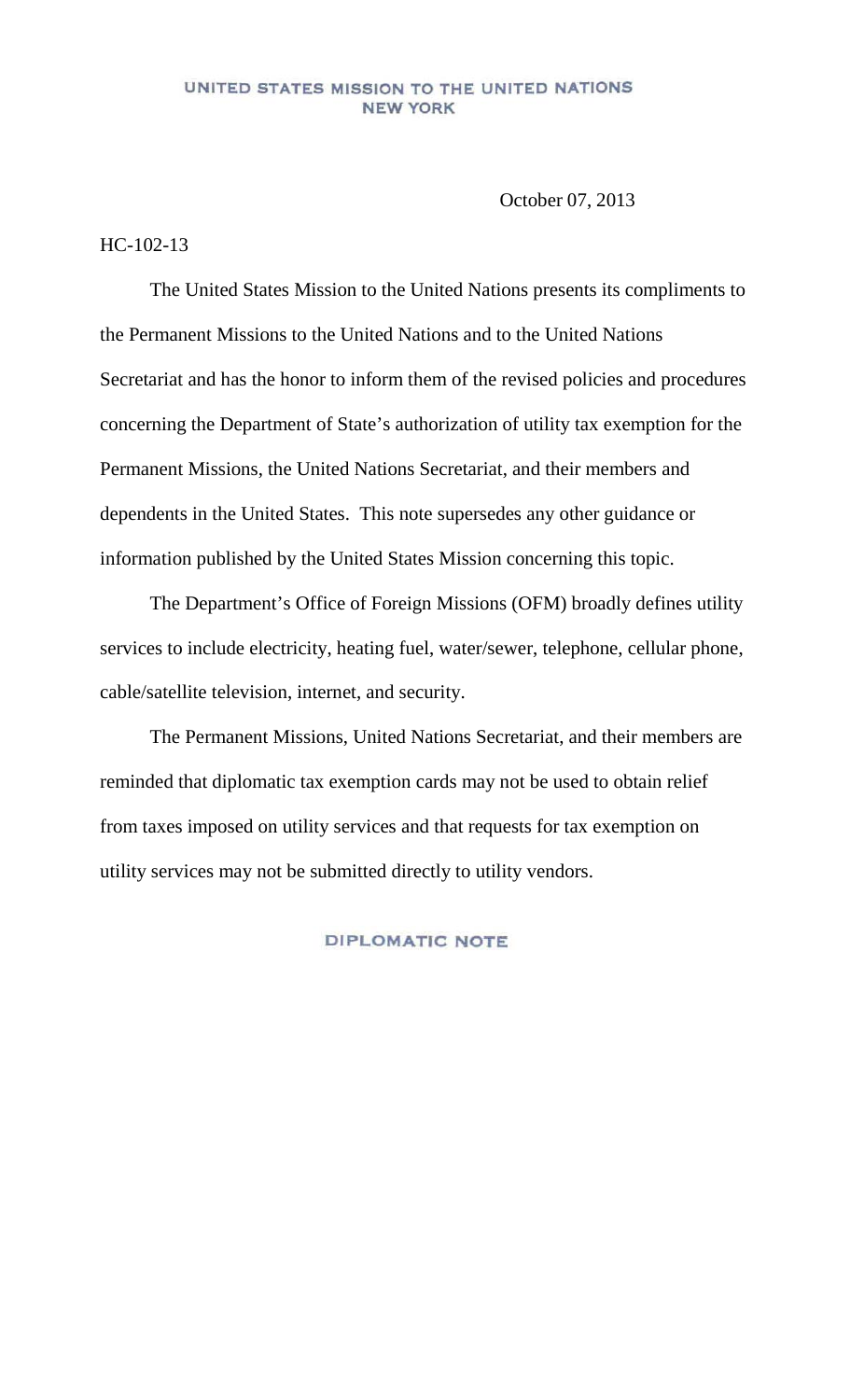Rather, missions and their members should submit an application for utility tax exemption on the Department's E-Government (E-Gov) system for each account held at each utility company. Missions and their members located in New York must also upload via E-Gov Form DTF-950, *Certificate of Sales Tax Exemption for Diplomatic Missions & Personnel*. Form DTF-950 can be found at [http://www.tax.ny.gov/pdf/current\\_forms/st/dtf950.pdf.](http://www.tax.ny.gov/pdf/current_forms/st/dtf950.pdf)

If a utility company does not appear in E-Gov, the applicant should e-mail the following information about the company to [OFMTaxCustoms@state.gov:](mailto:OFMTaxCustoms@state.gov) utility type, name, address, phone number, fax number, email address, and a point of contact. OFM will then add the requested company to E-Gov.

Utility tax exemption applications may be submitted as official or personal requests, as appropriate. Official requests must include a point of contact (who may be an employee not otherwise entitled to privileges, such as a U.S. citizen, lawful permanent resident, or someone "permanently resident in" the United States). If the address for which the mission is requesting utility tax exemption does not match the primary mission address on file, the mission should add a remark to explain. Personal requests must include the correct name and personal identification number for the requestor. The requestor should add a remark if his or her address has changed since previously contacting OFM.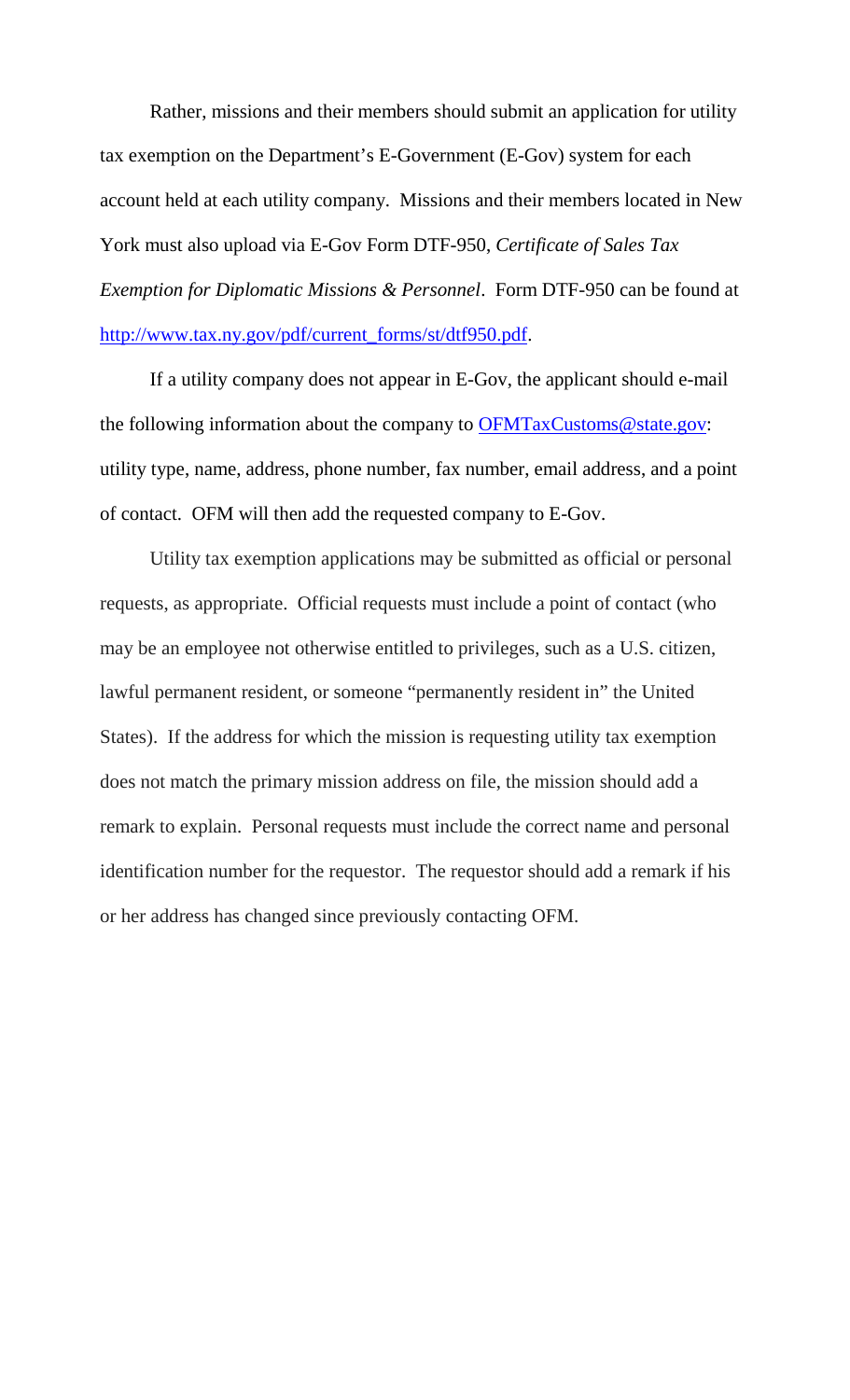The requestor must be the same as the name on the utility bill. Therefore, if a utility bill for an official residence is in the name of the occupant, the application for tax exemption must be submitted as a personal request under the same name. If a utility bill for an official residence is in the name of the mission, the application for tax exemption must be submitted as an official request.

Please note that it may take up to three billing cycles for a tax exemption to be reflected on the utility bill. If an OFM-authorized tax exemption does not appear on a bill after this three-billing-cycle period, please contact OFM.

In addition to taxes, governing authorities and utility providers may also impose fees and surcharges associated with the provision of services. Some surcharges may appear on monthly billing statements as taxes, such "Gross Receipts Tax" or "Delivery Tax"; however, these in fact are surcharges levied by New York and several other states on all utility accounts. A common example of a fee that is associated with utility services is the "911 Emergency Response Fee." This fee is imposed by most local taxing authorities throughout the United States as compensation for providing emergency response services to the public. This charge and other surcharges described above represent fees for services for which an exemption is not provided.